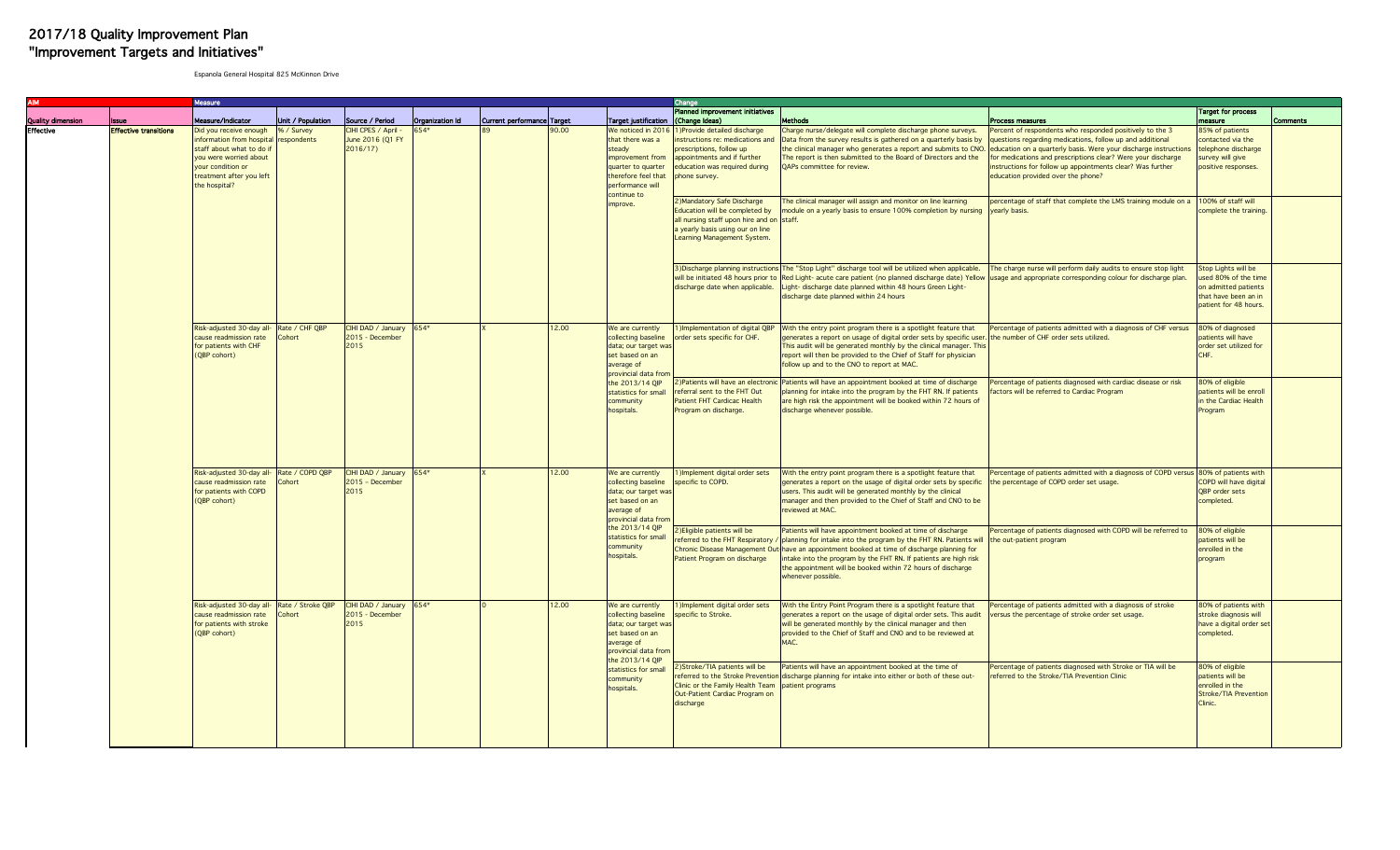|                          |                              | Vleasure                                                                                                                                                                                                                                                  |                                                               |                                                                                   |                   |                            |       |                                                                                                                                                                                                                                                                                                                                                                                                                  | Change                                                                                                                                                  |                                                                                                                                                                                                                                                                                                                                                                                                                                                                                                                                                                                                                                                                                                                                   |                                                                                                                                                                 |                                                                                                             |                                                                                                                                                    |
|--------------------------|------------------------------|-----------------------------------------------------------------------------------------------------------------------------------------------------------------------------------------------------------------------------------------------------------|---------------------------------------------------------------|-----------------------------------------------------------------------------------|-------------------|----------------------------|-------|------------------------------------------------------------------------------------------------------------------------------------------------------------------------------------------------------------------------------------------------------------------------------------------------------------------------------------------------------------------------------------------------------------------|---------------------------------------------------------------------------------------------------------------------------------------------------------|-----------------------------------------------------------------------------------------------------------------------------------------------------------------------------------------------------------------------------------------------------------------------------------------------------------------------------------------------------------------------------------------------------------------------------------------------------------------------------------------------------------------------------------------------------------------------------------------------------------------------------------------------------------------------------------------------------------------------------------|-----------------------------------------------------------------------------------------------------------------------------------------------------------------|-------------------------------------------------------------------------------------------------------------|----------------------------------------------------------------------------------------------------------------------------------------------------|
| <b>Quality dimension</b> | lssue                        | Measure/Indicator                                                                                                                                                                                                                                         | Unit / Population                                             | Source / Period                                                                   | Organization Id   | Current performance Target |       | Target justification (Change Ideas)                                                                                                                                                                                                                                                                                                                                                                              | Planned improvement initiatives                                                                                                                         | <b>Methods</b>                                                                                                                                                                                                                                                                                                                                                                                                                                                                                                                                                                                                                                                                                                                    | Process measures                                                                                                                                                | <b>Target for process</b><br>measure                                                                        | <b>Comments</b>                                                                                                                                    |
|                          | <b>Effective transitions</b> | Percent of<br>patients/clients who see<br>their primary care<br>provider within 7 days<br>after discharge from<br>hospital for selected<br>conditions.                                                                                                    | % / Discharged<br>patients with<br>selected HIG<br>conditions | CIHI DAD / April<br>2015 - March 2016                                             | 2267 <sup>*</sup> |                            | 3.00  | will be to maintain   team based care.<br>current<br>performance.<br><b>Espanola Family</b><br><b>Health Team</b><br>focuses on<br>providing hospital<br>discharge care from<br>all health care<br>providers on the<br>team, not just<br>primary care<br>providers. Change<br>ideas this year will<br>be focused on the<br><b>HQO's new hospital</b><br>discharge indicator<br>that reflects team<br>based care. | upcoming fiscal year discharge indicator that reflects                                                                                                  | The target for this 1) Review and analyze a hospital Focus of Espanola FHT's hospital discharge program is to ensure<br>that patient's discharged from hospital receive follow-up care<br>from the right provider within the team. Depending on the reason person visit with any clinician<br>for admission the patient should be followed up by a health care<br>provider other then their primary care physician. Focus of any<br>change ideas will be related to HQO's new hospital discharge<br>indicator that reflects team based care.                                                                                                                                                                                      | Percentage of patients whom discharge notification was received<br>who were follow up within 7 days of discharge by phone or in-                                | Collect Baseline Data                                                                                       | Target this year will<br>be to refine data<br>standardization<br>protocol and collect<br>baseline data.                                            |
|                          |                              | Percentage of patients<br>for whom discharge<br>notification was received<br>who were followed up<br>within 7 days of<br>discharge, by phone or in<br>person visit, with any<br>clinician.                                                                | % / Discharged<br>atients                                     | n house data<br>collection / Last<br>consecutive 12<br>month period.              | 92267*            | <b>CB</b>                  |       | be to refine data<br>standardization for<br>hospital discharge<br>care and start to<br>accurate baseline<br>data.                                                                                                                                                                                                                                                                                                | Target this year will 1) Increase notification of<br>hospital discharges                                                                                | Espanola FHT is working collaboratively with the local hospital to<br>increase notification of hospital discharges. A pilot project is in<br>development that would allow the team to be notified of<br>discharges by email. This pilot project will increase notification of<br>hospital discharges and allow the team to provide timely follow<br>up care. Selected conditions (CHF, COPD, Stroke) will follow<br>quidelines for their specific indicator.                                                                                                                                                                                                                                                                      | % of patients whom discharge notification was received who<br>were follow up with within 7 days of discharge by phone or in-<br>person visit with any clinician | Collect baseline data                                                                                       | It is anticipated that<br>as notifications<br>increase,<br>performance on this<br>indicator will also<br>increase.                                 |
|                          |                              |                                                                                                                                                                                                                                                           |                                                               |                                                                                   |                   |                            |       |                                                                                                                                                                                                                                                                                                                                                                                                                  | 2) Analyze and review results                                                                                                                           | Espanola FHT participates in AFHTO's Data to Decisions (D2D)<br>report on a biannual basis. This performance indicator is part of<br>their core D2D indicators. Data submitted is reviewed by the<br>Executive Director and QIDSS for every submission. On an annual<br>basis the board of directors reviews the full D2D report. The D2D<br>report allows the team to compare results on this performance<br>indicator with provincial FHTs and local FHTs.                                                                                                                                                                                                                                                                      | Biannual submissions to D2D Yearly review of D2D report                                                                                                         | Maintain                                                                                                    | Espanola FHT would<br>like to continue to<br>participate in the<br>process of D2D<br>submissions and<br>reviewing this data<br>on an yearly basis. |
|                          | <b>Effective Transitions</b> | Number of ED visits for<br>modified list of<br>ambulatory<br>care-sensitive<br>conditions* per 100 long-<br>term care residents.                                                                                                                          | Rate per 100<br>residents / LTC<br>home residents             | CIHI CCRS, CIHI<br>NACRS / October<br>2015 - September<br>2016                    | 54490*            | 21.43                      | 2.00  | We have<br>determined our<br>target based on the<br>provincial<br>benchmark and<br>current                                                                                                                                                                                                                                                                                                                       | 1) Implement Stop and Watch<br>early warning tool                                                                                                       | DOC or designate will review ED visits monthly.                                                                                                                                                                                                                                                                                                                                                                                                                                                                                                                                                                                                                                                                                   | DOC or designate will review Stop and Watch tool with registered<br>staff during education.                                                                     | 100% of registered<br>staff will understand<br>and utilize Stop and<br>Watch tool when<br>required.         |                                                                                                                                                    |
|                          |                              |                                                                                                                                                                                                                                                           |                                                               |                                                                                   |                   |                            |       | performance. We<br>are collecting<br>baseline data.                                                                                                                                                                                                                                                                                                                                                              | 2) Review with registered staff<br>modified ambulatory care-<br>sensitive conditions that are<br>potentially preventable.                               | DOC or designate will review the conditions outlined in the QIP<br>guide that are potentially preventable.                                                                                                                                                                                                                                                                                                                                                                                                                                                                                                                                                                                                                        | DOC or designate will review ED visits on a monthly basis.                                                                                                      | 00% of registered<br>staff will receive<br>education about<br>conditions that are<br>potentially avoidable. |                                                                                                                                                    |
| <b>Efficient</b>         | Access to right level of     | Total number of alternate Rate per 100<br>level of care (ALC) days<br>contributed by ALC<br>patients within the<br>specific reporting<br>month/quarter using near<br>real time acute and post-<br>acute ALC information<br>and monthly bed census<br>data | inpatient days / All<br>inpatients                            | WTIS, CCO, BCS,<br>MOHLTC / July -<br>September 2016<br>(Q2 FY 2016/17<br>report) | 654*              | 18.5                       | 17.00 | this is our rationale<br>for our target.                                                                                                                                                                                                                                                                                                                                                                         | This target is set by 1) Triage Risk Screening Tool<br>the HSAA therefore (TRST) will be completed on all<br>patients over the age of 70<br>Department. | The ED RN/delegate will complete the TRST upon primary RN<br>assessment. If the patient is identified to have 2 or more risk<br>factors an electronic referral through Meditech will be submitted<br>years presenting the Emergency to the Social Worker. The Social Worker will follow up with these<br>individuals either in person or by telephone. The screening tool<br>will address 5 risk factors; ADL's (weight<br>loss/incontinence/medication issues/depression), recent falls<br>cognitive impairment, previous admission or ER visits, living<br>situation. The Social Workers assessment will determine if<br>community services/supports are required by the individual and<br>will initiate appropriate referrals. | The number of TRST completed is equal to the number of ED<br>patients registering that are over the age of 70.                                                  | 80% completion of<br>TRST by the ED<br>RN/delegate.                                                         | This is a new process<br>in the ED,<br>compliance will have<br>to be carefully<br>monitored by the<br><b>Clinical Manager</b>                      |
| Patient-centred          | Palliative care              | Percent of palliative care  % / Palliative<br>patients discharged from patients<br>hospital with the<br>discharge status "Home<br>with Support".                                                                                                          |                                                               | CIHI DAD / April<br>2015 - March 2016                                             | 654*              | 85.71                      | 90.00 | Target was<br>determined based<br>on the recent<br>(February<br>2017) opening of<br>our 1 bed hospice<br>suite. We are                                                                                                                                                                                                                                                                                           | community.                                                                                                                                              | 1) All palliative care patients are An electronic referral is utilized to communicate with CCAC. The Number of referrals sent to CCAC by the discharge<br>referred to CCAC upon discharge symptom relief kit is initiated in the hospital prior to discharge.<br>for palliative care services in the Palliative Care Rounds will be initiated in the hospital and<br>attended by Palliative Care Coordinator from the Family Health<br>Team, CCAC, Acute Clinical Manager and charge RN's.                                                                                                                                                                                                                                        | planner/nurses.                                                                                                                                                 | 100% of palliative<br>patients will be<br>referred upon<br>discharge.                                       | The success of this<br>change idea is highly<br>reliant on resource<br>availability in the<br>community.                                           |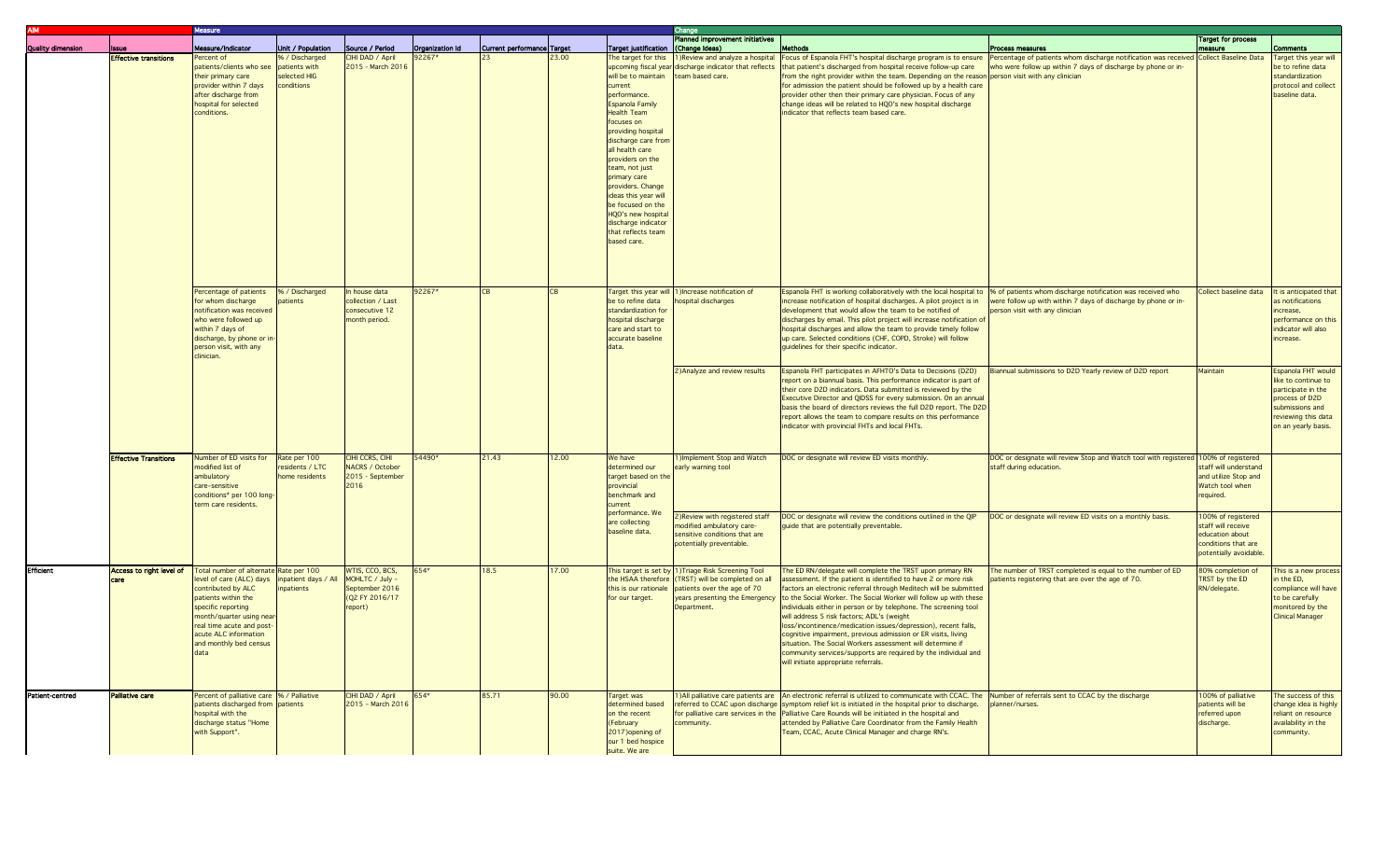|                          | Vleasure                                                                                                                                                                                                                                              |                                                                        |                                                                 |                 |                            |        |                                                                                                                                                                                                 | Change                                                                                                                                                                                                                                         |                                                                                                                                                                                                                                                                                                                                                                                                                                                                                 |                                                                                                                                                                                             |                                                                                         |                                                                                                                                                                                                                                                                                      |
|--------------------------|-------------------------------------------------------------------------------------------------------------------------------------------------------------------------------------------------------------------------------------------------------|------------------------------------------------------------------------|-----------------------------------------------------------------|-----------------|----------------------------|--------|-------------------------------------------------------------------------------------------------------------------------------------------------------------------------------------------------|------------------------------------------------------------------------------------------------------------------------------------------------------------------------------------------------------------------------------------------------|---------------------------------------------------------------------------------------------------------------------------------------------------------------------------------------------------------------------------------------------------------------------------------------------------------------------------------------------------------------------------------------------------------------------------------------------------------------------------------|---------------------------------------------------------------------------------------------------------------------------------------------------------------------------------------------|-----------------------------------------------------------------------------------------|--------------------------------------------------------------------------------------------------------------------------------------------------------------------------------------------------------------------------------------------------------------------------------------|
| <b>Issue</b>             | Measure/Indicator                                                                                                                                                                                                                                     | Unit / Population                                                      | Source / Period                                                 | Organization Id | Current performance Target |        | Target justification (Change Ideas)                                                                                                                                                             | <b>Planned improvement initiatives</b>                                                                                                                                                                                                         | Methods                                                                                                                                                                                                                                                                                                                                                                                                                                                                         | Process measures                                                                                                                                                                            | <b>Target for process</b><br>measure                                                    | <b>Comments</b>                                                                                                                                                                                                                                                                      |
|                          |                                                                                                                                                                                                                                                       |                                                                        |                                                                 |                 |                            |        | our palliative<br>program through<br>community<br>partners.                                                                                                                                     | currently developing 2) Implement weekly Palliative<br>Care rounds to improve<br>communication between the<br>staff education and Family Health Team, Hospital<br>are receiving palliative care<br>whether they are at home or in<br>hospital. | Hospital Clinical Manager and the FHT Palliative Care RN will hold<br>weekly palliative care rounds with community partners from the<br>Family Health Team, In-Patient Hospital team and CCAC. The<br>SBAR (Situation, Background, Assessment, Recommendation)<br>partnering with our Team and CCAC for patients who technique will used to guide the palliative care rounds.                                                                                                   | The number of Palliative Care Team member attendees will be<br>tracked by the Clinical Manager or designate at each weekly<br>meeting.                                                      | 80% of Palliative Care<br>Team members will<br>attend weekly<br>palliative care rounds. |                                                                                                                                                                                                                                                                                      |
| <b>Person experience</b> | Percentage of residents \% / LTC home<br>esponding positively to:<br>"What number would you<br>use to rate how well the<br>staff listen to you?"                                                                                                      | residents                                                              | n house data,<br>NHCAHPS survey /<br>April 2016 - March<br>2017 | 54490*          | 100                        | 100.00 | Historically all<br>responses have<br>been positive.<br>Family and residents<br>are encouraged to<br>bring concerns<br>forward as they<br>occur/are perceived<br>to ensure timely<br>follow up. | 1) Weekly Huddles with staff.                                                                                                                                                                                                                  | DOC to meet with staff weekly on each wing to discuss new<br>initiatives and bring forward concerns to educate staff.                                                                                                                                                                                                                                                                                                                                                           | Number of yearly surveys returned.                                                                                                                                                          | 100% of surveys<br>returned will have<br>question positively<br>answered.               |                                                                                                                                                                                                                                                                                      |
|                          | Percentage of residents  % / LTC home<br>who responded positively<br>to the statement: "I can<br>express my opinion<br>without fear of<br>consequences".                                                                                              | residents                                                              | n house data,<br>nterRAI survey /<br>April 2016 - March<br>2017 | 54490*          | 100                        | 100.00 |                                                                                                                                                                                                 | 1) Weekly Huddles with<br>Multidisciplinary team                                                                                                                                                                                               | residents and/or families.                                                                                                                                                                                                                                                                                                                                                                                                                                                      | Multidisciplinary team will meet weekly to discuss concerns from Number of concerns brought forward by residents and/or families 100% of concerns<br>will be monitored by DOC or designate. | brought forward by<br>residents and families<br>will be addressed<br>within 1 week.     |                                                                                                                                                                                                                                                                                      |
| Person experience        | "Would you recommend<br>this emergency<br>department to your<br>friends and family?"                                                                                                                                                                  | % / Survey<br>espondents                                               | EDPEC / April - June 654*<br>2016 (Q1 FY<br>2016/17             |                 | 95                         | 97.00  | by performance as<br>indicated in the<br>2016 ED survey.                                                                                                                                        | responses                                                                                                                                                                                                                                      | Target determined 1) Increase the number of survey Surveys will be more visible throughout the department/readily<br>available by placing them strategically in high traffic areas and<br>highly utilized exam rooms. ED ward clerk will be assigned the<br>duty of distributing the patient surveys. This task will be<br>monitored by the manager. The Happy or Not Tool will be utilized<br>to ask the question "Would you recommend this ED to your<br>family and friends?" | The number of ED visits per quarter compared to the number of Survey completion will This question is<br>completed surveys.                                                                 | increase by 20% in<br>each quarter.                                                     | ncluded in our ED<br>satisfaction survey<br>however our survey<br>response rate is only<br>$1 - 2%$ .                                                                                                                                                                                |
|                          |                                                                                                                                                                                                                                                       |                                                                        |                                                                 |                 |                            |        |                                                                                                                                                                                                 | up telephone calls.                                                                                                                                                                                                                            | 2) Complete ED surveys by follow This will be done by utilizing modified workers, nursing students,<br>late career initiative nurse and assigned nursing staff.                                                                                                                                                                                                                                                                                                                 | The number of ED visits compared to the number of completed<br>surveys.                                                                                                                     | Survey completion will<br>increase by 20% in<br>each quarter.                           | This question is<br>ncluded in our ED<br>satisfaction survey<br>however our survey<br>response rate is only<br>$-2%$ .                                                                                                                                                               |
|                          | "Would you recommend<br>this hospital to your<br>riends and family?"<br>(Inpatient care)                                                                                                                                                              | % / Survey<br>respondents                                              | CIHI CPES / April -<br>June 2016 (Q1 FY<br>2016/17)             | 654*            | 97                         | 98.00  | Target was<br>determined as a<br>result of our 2016<br>acute care surveys                                                                                                                       | 1) Increase the number of<br>hospital survey responses.                                                                                                                                                                                        | Every Monday print off discharges from the previous week<br>through Meditech. Assign to nursing staff to have completed by discharges.<br>the following Monday. The completed surveys will then be<br>forwarded to the clinical manager to ensure compliance.                                                                                                                                                                                                                   | The number of surveys completed compared to the number of                                                                                                                                   | Survey completion will<br>increase by 10% per<br>quarter.                               |                                                                                                                                                                                                                                                                                      |
|                          |                                                                                                                                                                                                                                                       |                                                                        |                                                                 |                 |                            |        |                                                                                                                                                                                                 | response in acute care.                                                                                                                                                                                                                        | 2) Increase the number of survey The Happy or Not Tool will be utilized to ask the question,<br>"Would you recommend this hospital to your family and friends?                                                                                                                                                                                                                                                                                                                  | The number of responses compared to the number of discharges. The number of                                                                                                                 | esponse is equivalent<br>to the number of<br>discharges.                                | Patients will be<br>advised that if they<br>indicate "no" on the<br>Tool to follow up<br>with the department<br>manager.                                                                                                                                                             |
| Person experience        | Percent of patients who<br>stated that when they<br>see the doctor or nurse<br>practitioner, they or<br>someone else in the<br>office (always/often)<br>involve them as much as<br>they want to be in<br>decisions about their care<br>and treatment? | % / PC organization In-house survey /<br>opulation<br>surveyed sample) | April 2016 - March<br>2017                                      | 92267*          |                            | 95.00  | <b>Espanola Family</b><br>lealth Team has a<br>high level of<br>performance on this<br>indicator. The<br>target will be to<br>maintain this level<br>of performance.                            | 1) Analyze and review patient<br>survey results on a regular basis                                                                                                                                                                             | Espanola FHT participates in AFHTO's Data to Decisions (D2D)<br>report on a biannual basis. This performance indicator is part of<br>their core D2D indicators and the quality roll up indicator. Data<br>submitted is reviewed by the Executive Director and QIDSS for<br>every submission. On an annual basis the board of directors<br>reviews the full D2D report.                                                                                                          | Biannual submission to D2D Yearly review of D2D results                                                                                                                                     | Maintain                                                                                | Espanola FHT would<br>ike to continue to<br>submit data to D2D<br>and review these<br>results on an yearly<br>basis. It is valuable<br>exercise that allows<br>the team to reflect<br>on current<br>performance as well<br>as review provincial<br>and local<br>comparative results. |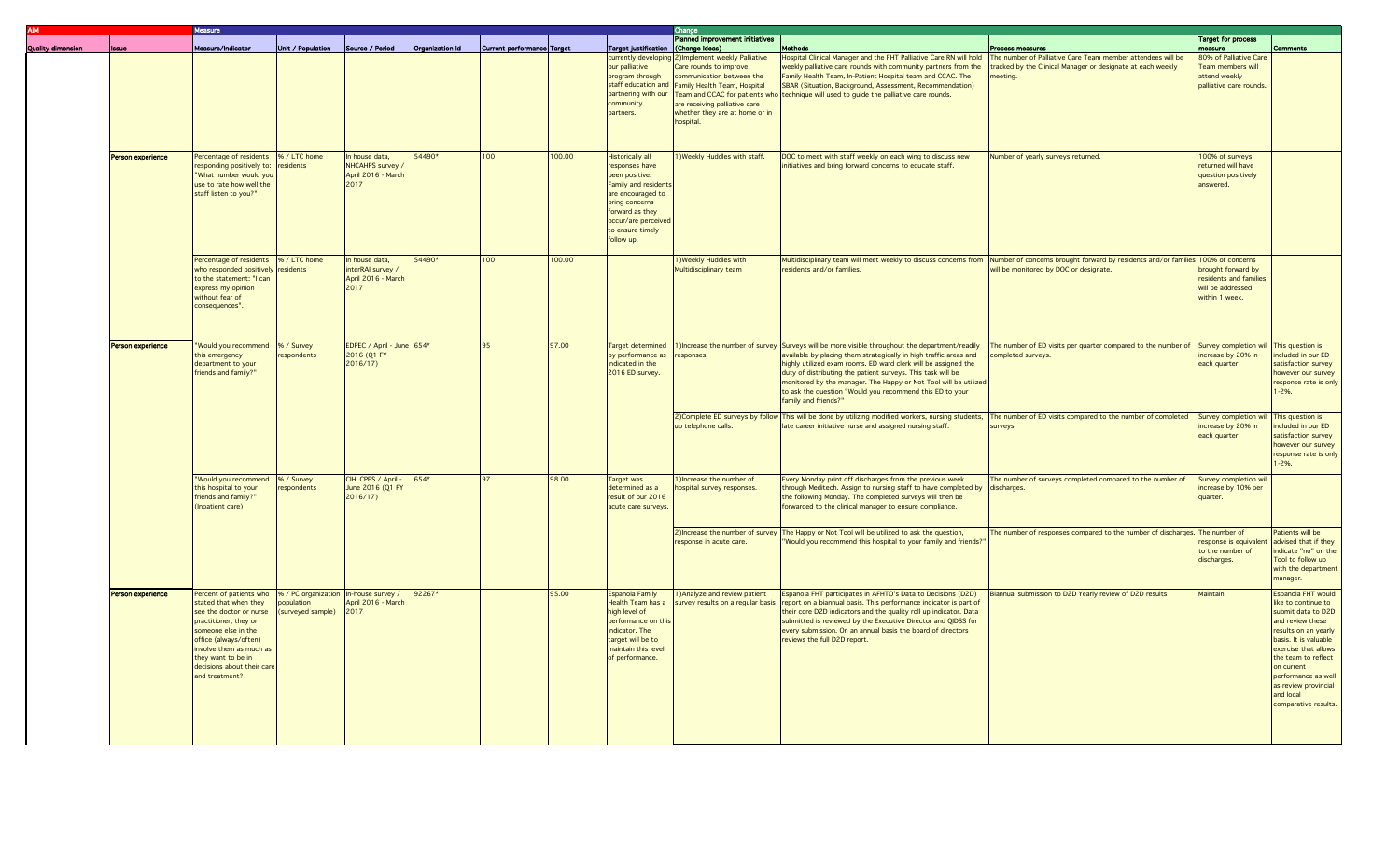| <b>AIM</b>        |                                                       | <b>Aeasure</b>                                                                                                                                                     |                   |                                                                  |                                                                                      |                            |        |                                                                                                                                                                                                        | Change                                                                                                                                                                                                                                                                                               |                                                                                                                                                                                                                                                                                                                                                                                                                                                                 |                                                                                                                                                                                                                         |                                                                                         |                                                                                                                                                                                                           |  |
|-------------------|-------------------------------------------------------|--------------------------------------------------------------------------------------------------------------------------------------------------------------------|-------------------|------------------------------------------------------------------|--------------------------------------------------------------------------------------|----------------------------|--------|--------------------------------------------------------------------------------------------------------------------------------------------------------------------------------------------------------|------------------------------------------------------------------------------------------------------------------------------------------------------------------------------------------------------------------------------------------------------------------------------------------------------|-----------------------------------------------------------------------------------------------------------------------------------------------------------------------------------------------------------------------------------------------------------------------------------------------------------------------------------------------------------------------------------------------------------------------------------------------------------------|-------------------------------------------------------------------------------------------------------------------------------------------------------------------------------------------------------------------------|-----------------------------------------------------------------------------------------|-----------------------------------------------------------------------------------------------------------------------------------------------------------------------------------------------------------|--|
|                   |                                                       | Measure/Indicator                                                                                                                                                  | Unit / Population | Source / Period                                                  |                                                                                      |                            |        |                                                                                                                                                                                                        | Planned improvement initiatives                                                                                                                                                                                                                                                                      |                                                                                                                                                                                                                                                                                                                                                                                                                                                                 |                                                                                                                                                                                                                         | <b>Target for process</b>                                                               |                                                                                                                                                                                                           |  |
| Quality dimension | <b>Issue</b>                                          |                                                                                                                                                                    |                   |                                                                  | Organization Id                                                                      | Current performance Target |        | Target justification (Change Ideas)                                                                                                                                                                    |                                                                                                                                                                                                                                                                                                      | <b>Methods</b><br>2) Increase patient survey sample Espanola FHT will continue to investigate best practices for<br>completing patient surveys. Explore using other survey methods<br>other then paper surveys such as telephone, email or tablet<br>based surveys. Therefore, allowing them team to capture more<br>survey responses in an efficient manner.                                                                                                   | Process measures<br># of surveys collected                                                                                                                                                                              | measure<br>100                                                                          | <b>Comments</b><br>Other FHT's that<br>have used this<br>method have also<br>found that patients<br>have more privacy to<br>complete the<br>surveys and provide<br>honest and<br>actionable<br>responses. |  |
|                   | <b>Resident experience:</b><br>"Overall satisfaction" | Percentage of residents  % / LTC home<br>who responded positively residents<br>to the question: "Would<br>you recommend this<br>nursing home to others?'           |                   |                                                                  | In house data,<br>InterRAI survey,<br>NHCAHPS survey /<br>April 2016 - March<br>2017 | 54490*                     | 100    | 100.00                                                                                                                                                                                                 |                                                                                                                                                                                                                                                                                                      | 1) Mandatory education utilizing<br>Senior Friendly strategies to<br>meet resident's care needs.                                                                                                                                                                                                                                                                                                                                                                | Staff training will be provided including the following topics:<br>Residents Rights, GPA, Managing Behaviours, Restorative<br>Therapies, Infection Control, Job Roles and Responsibilities within<br>the LTC care team. | 100% staff attendance.                                                                  | 100% of residents<br>would recommend the<br>Home to others.                                                                                                                                               |  |
|                   |                                                       | or "I would recommend<br>this site or organization<br>to others".                                                                                                  |                   |                                                                  |                                                                                      |                            |        |                                                                                                                                                                                                        | 2) Encourage Resident<br>participation at Resident Council<br>meetings on admission and<br>inform all residents/families the<br>process to follow should they<br>have concerns with any part of<br>their care. Encourage family<br>members to participate in the<br><b>Family Council Committee.</b> | Resident Council meetings are held on a monthly basis and Family In House Survey<br>Council meetings on a quarterly basis. These meetings allow<br>residents and families to bring concerns forward.                                                                                                                                                                                                                                                            |                                                                                                                                                                                                                         | 100% of positive<br>survey results.                                                     |                                                                                                                                                                                                           |  |
| Patient centred   | <b>Palliative care</b>                                | Percent of palliative care  % / Palliative<br>patients discharged from patients<br>hospital with the<br>discharge status "Home<br>with Support".                   |                   | CIHI DAD / April<br>2015 - March 2016                            | 654*                                                                                 | 85.71                      | 90.00  | Target was<br>determined based<br>on the recent<br>(February<br>2017) opening of<br>our 1 bed hospice<br>suite. We are<br>currently developin                                                          | community.                                                                                                                                                                                                                                                                                           | 1) All palliative care patients are   An electronic referral is utilized to communicate with CCAC. The<br>referred to CCAC upon discharge symptom relief kit is initiated in the hospital prior to discharge.<br>for palliative care services in the $\sqrt{\frac{2}{1}}$ Palliative Care Rounds will be initiated in the hospital and<br>attended by Palliative Care Coordinator from the Family Health<br>Team, CCAC, Acute Clinical Manager and charge RN's. | Number of referrals sent to CCAC by the discharge<br>planner/nurses.                                                                                                                                                    | 100% of palliative<br>patients will be<br>referred upon<br>discharge.                   | The success of this<br>change idea is highly<br>reliant on resource<br>availability in the<br>community.                                                                                                  |  |
|                   |                                                       |                                                                                                                                                                    |                   |                                                                  |                                                                                      |                            |        | our palliative<br>program through<br>staff education and<br>partnering with our<br>community<br>partners.                                                                                              | 2) Implement weekly Palliative<br>Care rounds to improve<br>communication between the<br>Family Health Team, Hospital<br>are receiving palliative care<br>whether they are at home or in<br>hospital.                                                                                                | Hospital Clinical Manager and the FHT Palliative Care RN will hold<br>weekly palliative care rounds with community partners from the<br>Family Health Team, In-Patient Hospital team and CCAC. The<br>SBAR (Situation, Background, Assessment, Recommendation)<br>Team and CCAC for patients who technique will used to guide the palliative care rounds.                                                                                                       | The number of Palliative Care Team member attendees will be<br>tracked by the Clinical Manager or designate at each weekly<br>meeting.                                                                                  | 80% of Palliative Care<br>Team members will<br>attend weekly<br>palliative care rounds. |                                                                                                                                                                                                           |  |
|                   | Person experience                                     | Percentage of residents  % / LTC home<br>responding positively to:<br>"What number would you<br>use to rate how well the<br>staff listen to you?"                  | residents         | In house data,<br>NHCAHPS survey /<br>April 2016 - March<br>2017 | 54490*                                                                               | 100                        | 100.00 | <b>Historically all</b><br>responses have<br>been positive.<br>Family and residents<br>are encouraged to<br>bring concerns<br>forward as they<br>occur/are perceived<br>to ensure timely<br>follow up. | 1) Weekly Huddles with staff.                                                                                                                                                                                                                                                                        | DOC to meet with staff weekly on each wing to discuss new<br>initiatives and bring forward concerns to educate staff.                                                                                                                                                                                                                                                                                                                                           | Number of yearly surveys returned.                                                                                                                                                                                      | 100% of surveys<br>returned will have<br>question positively<br>answered.               |                                                                                                                                                                                                           |  |
|                   |                                                       | Percentage of residents  % / LTC home<br>who responded positively residents<br>to the statement: "I can<br>express my opinion<br>without fear of<br>consequences". |                   | n house data,<br>interRAI survey /<br>April 2016 - March<br>2017 | 54490*                                                                               | 100                        | 100.00 |                                                                                                                                                                                                        | <b>I)Weekly Huddles with</b><br>Multidisciplinary team                                                                                                                                                                                                                                               | Multidisciplinary team will meet weekly to discuss concerns from<br>residents and/or families.                                                                                                                                                                                                                                                                                                                                                                  | Number of concerns brought forward by residents and/or families 100% of concerns<br>will be monitored by DOC or designate.                                                                                              | brought forward by<br>residents and families<br>will be addressed<br>within 1 week.     |                                                                                                                                                                                                           |  |
|                   | <b>Person experience</b>                              | "Would you recommend  % / Survey<br>this emergency<br>department to your<br>friends and family?"                                                                   | espondents        | EDPEC / April - June 654*<br>2016 (Q1 FY<br>2016/17              |                                                                                      | 95                         | 97.00  | Target determined<br>by performance as<br>indicated in the<br>2016 ED survey.                                                                                                                          | responses.                                                                                                                                                                                                                                                                                           | 1) Increase the number of survey Surveys will be more visible throughout the department/readily<br>available by placing them strategically in high traffic areas and<br>highly utilized exam rooms. ED ward clerk will be assigned the<br>duty of distributing the patient surveys. This task will be<br>monitored by the manager. The Happy or Not Tool will be utilized<br>to ask the question "Would you recommend this ED to your<br>family and friends?"   | The number of ED visits per quarter compared to the number of Survey completion will This question is<br>completed surveys.                                                                                             | increase by 20% in<br>each quarter.                                                     | included in our ED<br>satisfaction survey<br>however our survey<br>response rate is only<br>$1 - 2%$ .                                                                                                    |  |
|                   |                                                       |                                                                                                                                                                    |                   |                                                                  |                                                                                      |                            |        |                                                                                                                                                                                                        | up telephone calls.                                                                                                                                                                                                                                                                                  | 2)Complete ED surveys by follow This will be done by utilizing modified workers, nursing students,<br>late career initiative nurse and assigned nursing staff.                                                                                                                                                                                                                                                                                                  | The number of ED visits compared to the number of completed<br>surveys.                                                                                                                                                 | Survey completion will This question is<br>increase by 20% in<br>each quarter.          | included in our ED<br>satisfaction survey<br>however our survey<br>response rate is only<br>$1 - 2%$ .                                                                                                    |  |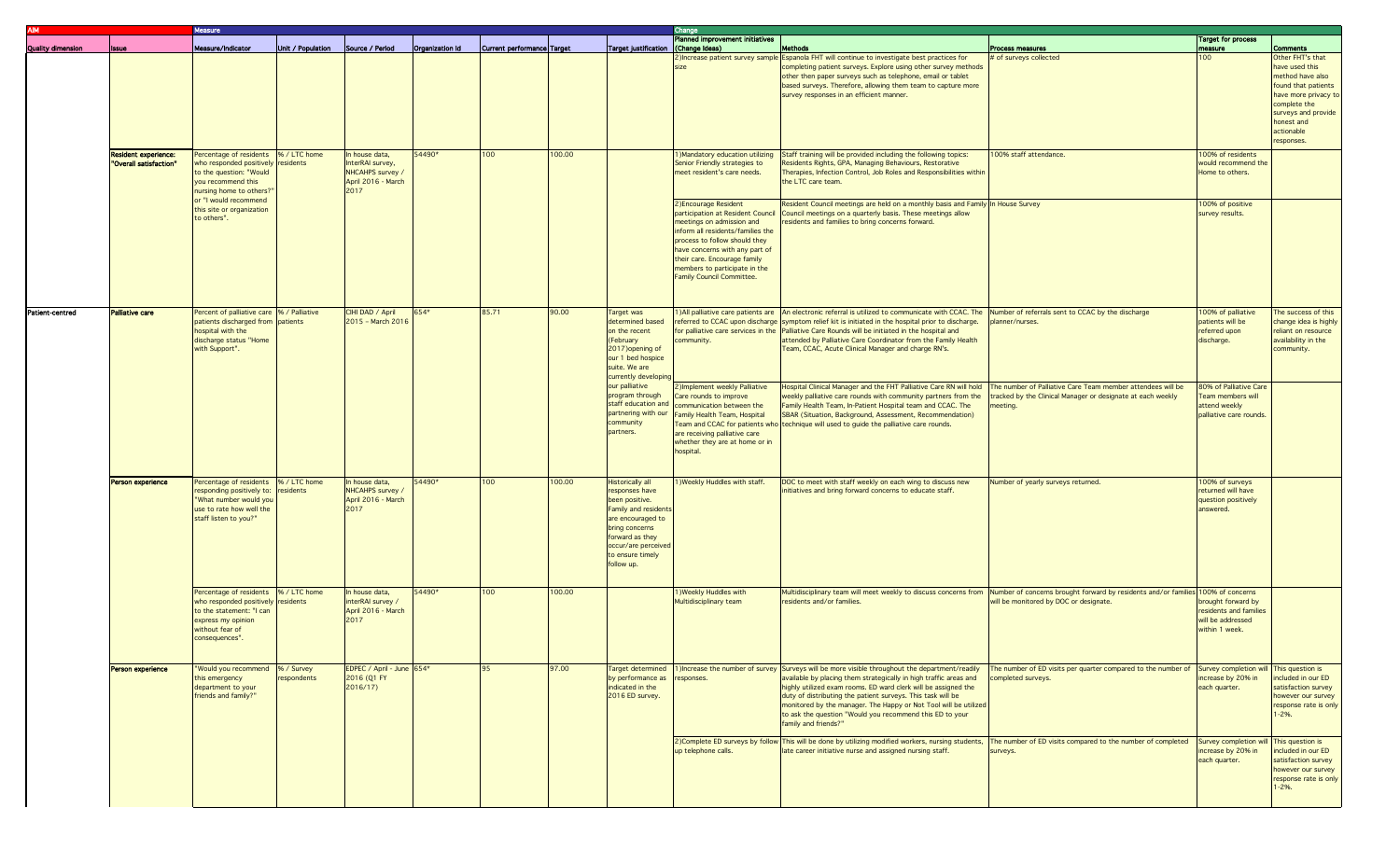| <b>AIM</b>               | <b>Aeasure</b>              |                                                                |                   |                     |                 |                            |        |                                     | Change                            |                                                                                                |                                                                             |                                      |                       |
|--------------------------|-----------------------------|----------------------------------------------------------------|-------------------|---------------------|-----------------|----------------------------|--------|-------------------------------------|-----------------------------------|------------------------------------------------------------------------------------------------|-----------------------------------------------------------------------------|--------------------------------------|-----------------------|
|                          |                             |                                                                |                   |                     |                 |                            |        |                                     | Planned improvement initiatives   |                                                                                                |                                                                             | <b>Target for process</b>            |                       |
| <b>Quality dimension</b> | leena.                      | Measure/Indicator                                              | Unit / Population | Source / Period     | Organization Id | Current performance Target |        | Target justification (Change Ideas) |                                   | Methods                                                                                        | Process measures                                                            | neasure                              | <b>Comments</b>       |
|                          |                             | "Would you recommend  % / Survey                               |                   | CIHI CPES / April - | 654*            |                            | 98.00  | Target was                          | )Increase the number of           | Every Monday print off discharges from the previous week                                       | The number of surveys completed compared to the number of                   | Survey completion will               |                       |
|                          |                             | this hospital to your                                          | respondents       | June 2016 (Q1 FY    |                 |                            |        | determined as a                     | hospital survey responses.        | through Meditech. Assign to nursing staff to have completed by discharges.                     |                                                                             | increase by 10% per                  |                       |
|                          |                             | riends and family?"                                            |                   | 2016/17             |                 |                            |        | result of our 2016                  |                                   | the following Monday. The completed surveys will then be                                       |                                                                             | quarter.                             |                       |
|                          |                             | (Inpatient care)                                               |                   |                     |                 |                            |        | acute care surveys.                 |                                   | forwarded to the clinical manager to ensure compliance.                                        |                                                                             |                                      |                       |
|                          |                             |                                                                |                   |                     |                 |                            |        |                                     |                                   |                                                                                                |                                                                             |                                      |                       |
|                          |                             |                                                                |                   |                     |                 |                            |        |                                     |                                   |                                                                                                |                                                                             |                                      |                       |
|                          |                             |                                                                |                   |                     |                 |                            |        |                                     |                                   | 2) Increase the number of survey The Happy or Not Tool will be utilized to ask the question,   | The number of responses compared to the number of discharges. The number of |                                      | Patients will be      |
|                          |                             |                                                                |                   |                     |                 |                            |        |                                     | esponse in acute care.            | "Would you recommend this hospital to your family and friends?"                                |                                                                             | esponse is equivalent                | advised that if they  |
|                          |                             |                                                                |                   |                     |                 |                            |        |                                     |                                   |                                                                                                |                                                                             | to the number of                     | indicate "no" on the  |
|                          |                             |                                                                |                   |                     |                 |                            |        |                                     |                                   |                                                                                                |                                                                             | discharges.                          | Tool to follow up     |
|                          |                             |                                                                |                   |                     |                 |                            |        |                                     |                                   |                                                                                                |                                                                             |                                      | with the department   |
|                          |                             |                                                                |                   |                     |                 |                            |        |                                     |                                   |                                                                                                |                                                                             |                                      | nanager.              |
|                          | <b>Person experience</b>    | ercent of patients who  % / PC organization  In-house survey / |                   |                     | 92267*          |                            | 95.00  | Espanola Family                     | 1) Analyze and review patient     | Espanola FHT participates in AFHTO's Data to Decisions (D2D)                                   | Biannual submission to D2D Yearly review of D2D results                     | Maintain                             | Espanola FHT would    |
|                          |                             | stated that when they                                          | population        | April 2016 - March  |                 |                            |        | Health Team has a                   | survey results on a regular basis | report on a biannual basis. This performance indicator is part of                              |                                                                             |                                      | like to continue to   |
|                          |                             | see the doctor or nurse                                        | (surveyed sample) | 2017                |                 |                            |        | high level of                       |                                   | their core D2D indicators and the quality roll up indicator. Data                              |                                                                             |                                      | submit data to D2D    |
|                          |                             | practitioner, they or                                          |                   |                     |                 |                            |        | performance on this                 |                                   | submitted is reviewed by the Executive Director and QIDSS for                                  |                                                                             |                                      | and review these      |
|                          |                             | someone else in the                                            |                   |                     |                 |                            |        | indicator. The                      |                                   | every submission. On an annual basis the board of directors                                    |                                                                             |                                      | results on an yearly  |
|                          |                             | office (always/often)                                          |                   |                     |                 |                            |        | target will be to                   |                                   | reviews the full D2D report.                                                                   |                                                                             |                                      | basis. It is valuable |
|                          |                             | involve them as much as                                        |                   |                     |                 |                            |        | maintain this level                 |                                   |                                                                                                |                                                                             |                                      | exercise that allows  |
|                          |                             | hey want to be in                                              |                   |                     |                 |                            |        | of performance.                     |                                   |                                                                                                |                                                                             |                                      | the team to reflect   |
|                          |                             | decisions about their care                                     |                   |                     |                 |                            |        |                                     |                                   |                                                                                                |                                                                             |                                      | on current            |
|                          |                             | and treatment?                                                 |                   |                     |                 |                            |        |                                     |                                   |                                                                                                |                                                                             |                                      | performance as well   |
|                          |                             |                                                                |                   |                     |                 |                            |        |                                     |                                   |                                                                                                |                                                                             |                                      | as review provincial  |
|                          |                             |                                                                |                   |                     |                 |                            |        |                                     |                                   |                                                                                                |                                                                             |                                      | and local             |
|                          |                             |                                                                |                   |                     |                 |                            |        |                                     |                                   |                                                                                                |                                                                             |                                      | comparative results.  |
|                          |                             |                                                                |                   |                     |                 |                            |        |                                     |                                   |                                                                                                |                                                                             |                                      |                       |
|                          |                             |                                                                |                   |                     |                 |                            |        |                                     |                                   |                                                                                                |                                                                             |                                      |                       |
|                          |                             |                                                                |                   |                     |                 |                            |        |                                     |                                   |                                                                                                |                                                                             |                                      |                       |
|                          |                             |                                                                |                   |                     |                 |                            |        |                                     |                                   |                                                                                                |                                                                             |                                      |                       |
|                          |                             |                                                                |                   |                     |                 |                            |        |                                     |                                   | 2) Increase patient survey sample Espanola FHT will continue to investigate best practices for | # of surveys collected                                                      | 100                                  | Other FHT's that      |
|                          |                             |                                                                |                   |                     |                 |                            |        |                                     |                                   | completing patient surveys. Explore using other survey methods                                 |                                                                             |                                      | have used this        |
|                          |                             |                                                                |                   |                     |                 |                            |        |                                     |                                   | other then paper surveys such as telephone, email or tablet                                    |                                                                             |                                      | method have also      |
|                          |                             |                                                                |                   |                     |                 |                            |        |                                     |                                   | based surveys. Therefore, allowing them team to capture more                                   |                                                                             |                                      | found that patients   |
|                          |                             |                                                                |                   |                     |                 |                            |        |                                     |                                   | survey responses in an efficient manner.                                                       |                                                                             |                                      | have more privacy to  |
|                          |                             |                                                                |                   |                     |                 |                            |        |                                     |                                   |                                                                                                |                                                                             |                                      | complete the          |
|                          |                             |                                                                |                   |                     |                 |                            |        |                                     |                                   |                                                                                                |                                                                             |                                      | surveys and provide   |
|                          |                             |                                                                |                   |                     |                 |                            |        |                                     |                                   |                                                                                                |                                                                             |                                      | honest and            |
|                          |                             |                                                                |                   |                     |                 |                            |        |                                     |                                   |                                                                                                |                                                                             |                                      | actionable            |
|                          |                             |                                                                |                   |                     |                 |                            |        |                                     |                                   |                                                                                                |                                                                             |                                      | responses.            |
|                          |                             |                                                                |                   |                     |                 |                            |        |                                     |                                   |                                                                                                |                                                                             |                                      |                       |
|                          | <b>Resident experience:</b> | Percentage of residents % / LTC home                           |                   | In house data,      | 54490*          | 100                        | 100.00 |                                     | Mandatory education utilizing     | Staff training will be provided including the following topics:                                | 100% staff attendance.                                                      | 100% of residents                    |                       |
|                          | "Overall satisfaction"      | who responded positively residents                             |                   | InterRAI survey,    |                 |                            |        |                                     | Senior Friendly strategies to     | Residents Rights, GPA, Managing Behaviours, Restorative                                        |                                                                             | would recommend the                  |                       |
|                          |                             | to the question: "Would                                        |                   | NHCAHPS survey      |                 |                            |        |                                     | meet resident's care needs.       | Therapies, Infection Control, Job Roles and Responsibilities within                            |                                                                             | Home to others.                      |                       |
|                          |                             | you recommend this                                             |                   | April 2016 - March  |                 |                            |        |                                     |                                   | the LTC care team.                                                                             |                                                                             |                                      |                       |
|                          |                             | nursing home to others?'                                       |                   | 2017                |                 |                            |        |                                     |                                   |                                                                                                |                                                                             |                                      |                       |
|                          |                             | or "I would recommend                                          |                   |                     |                 |                            |        |                                     |                                   |                                                                                                |                                                                             |                                      |                       |
|                          |                             | this site or organization                                      |                   |                     |                 |                            |        |                                     | 2) Encourage Resident             | Resident Council meetings are held on a monthly basis and Family In House Survey               |                                                                             | 100% of positive                     |                       |
|                          |                             | to others".                                                    |                   |                     |                 |                            |        |                                     | participation at Resident Council | Council meetings on a quarterly basis. These meetings allow                                    |                                                                             | survey results.                      |                       |
|                          |                             |                                                                |                   |                     |                 |                            |        |                                     | meetings on admission and         | residents and families to bring concerns forward.                                              |                                                                             |                                      |                       |
|                          |                             |                                                                |                   |                     |                 |                            |        |                                     | inform all residents/families the |                                                                                                |                                                                             |                                      |                       |
|                          |                             |                                                                |                   |                     |                 |                            |        |                                     | process to follow should they     |                                                                                                |                                                                             |                                      |                       |
|                          |                             |                                                                |                   |                     |                 |                            |        |                                     | have concerns with any part of    |                                                                                                |                                                                             |                                      |                       |
|                          |                             |                                                                |                   |                     |                 |                            |        |                                     | their care. Encourage family      |                                                                                                |                                                                             |                                      |                       |
|                          |                             |                                                                |                   |                     |                 |                            |        |                                     | members to participate in the     |                                                                                                |                                                                             |                                      |                       |
|                          |                             |                                                                |                   |                     |                 |                            |        |                                     | Family Council Committee.         |                                                                                                |                                                                             |                                      |                       |
|                          |                             |                                                                |                   |                     |                 |                            |        |                                     |                                   |                                                                                                |                                                                             |                                      |                       |
|                          |                             |                                                                |                   |                     |                 |                            |        |                                     |                                   |                                                                                                |                                                                             |                                      |                       |
| Safe                     | <b>Medication safety</b>    | Percentage of residents % / LTC home                           |                   | CIHI CCRS / July -  | 54490*          | 23.19                      | 15.00  |                                     | 1) Educate physicians about       | DOC to monitor charts and responses from physicians re:                                        | Monitoring of indicator at QAP's. Quarterly resident reviews by             | 100% of residents                    | The use of            |
|                          |                             | who were given                                                 | esidents          | September 2016      |                 |                            |        |                                     | antipsychotic use for residents   | changes in order, addition of diagnosis.                                                       | Multidisciplinary team.                                                     | with antipsychotic                   | antipsychotics has    |
|                          |                             | antipsychotic medication                                       |                   |                     |                 |                            |        |                                     | who do not have a diagnosis of    |                                                                                                |                                                                             | nedications will have a been reduced |                       |
|                          |                             | without psychosis in the                                       |                   |                     |                 |                            |        |                                     | psychosis.                        |                                                                                                |                                                                             | diagnosis of a                       | dramatically in the   |
|                          |                             | days preceding their                                           |                   |                     |                 |                            |        |                                     |                                   |                                                                                                |                                                                             | psychosis by                         | past. Those who do    |
|                          |                             | esident assessment                                             |                   |                     |                 |                            |        |                                     |                                   |                                                                                                |                                                                             | December, 2017.                      | not have a formal     |
|                          |                             |                                                                |                   |                     |                 |                            |        |                                     |                                   |                                                                                                |                                                                             |                                      | diagnosis of          |
|                          |                             |                                                                |                   |                     |                 |                            |        |                                     |                                   |                                                                                                |                                                                             |                                      | psychosis have        |
|                          |                             |                                                                |                   |                     |                 |                            |        |                                     |                                   |                                                                                                |                                                                             |                                      | medications provided  |
|                          |                             |                                                                |                   |                     |                 |                            |        |                                     |                                   |                                                                                                |                                                                             |                                      | to manage other       |
|                          |                             |                                                                |                   |                     |                 |                            |        |                                     |                                   |                                                                                                |                                                                             |                                      |                       |
|                          |                             |                                                                |                   |                     |                 |                            |        |                                     |                                   |                                                                                                |                                                                             |                                      | behaviors.            |
|                          |                             |                                                                |                   |                     |                 |                            |        |                                     |                                   |                                                                                                |                                                                             |                                      |                       |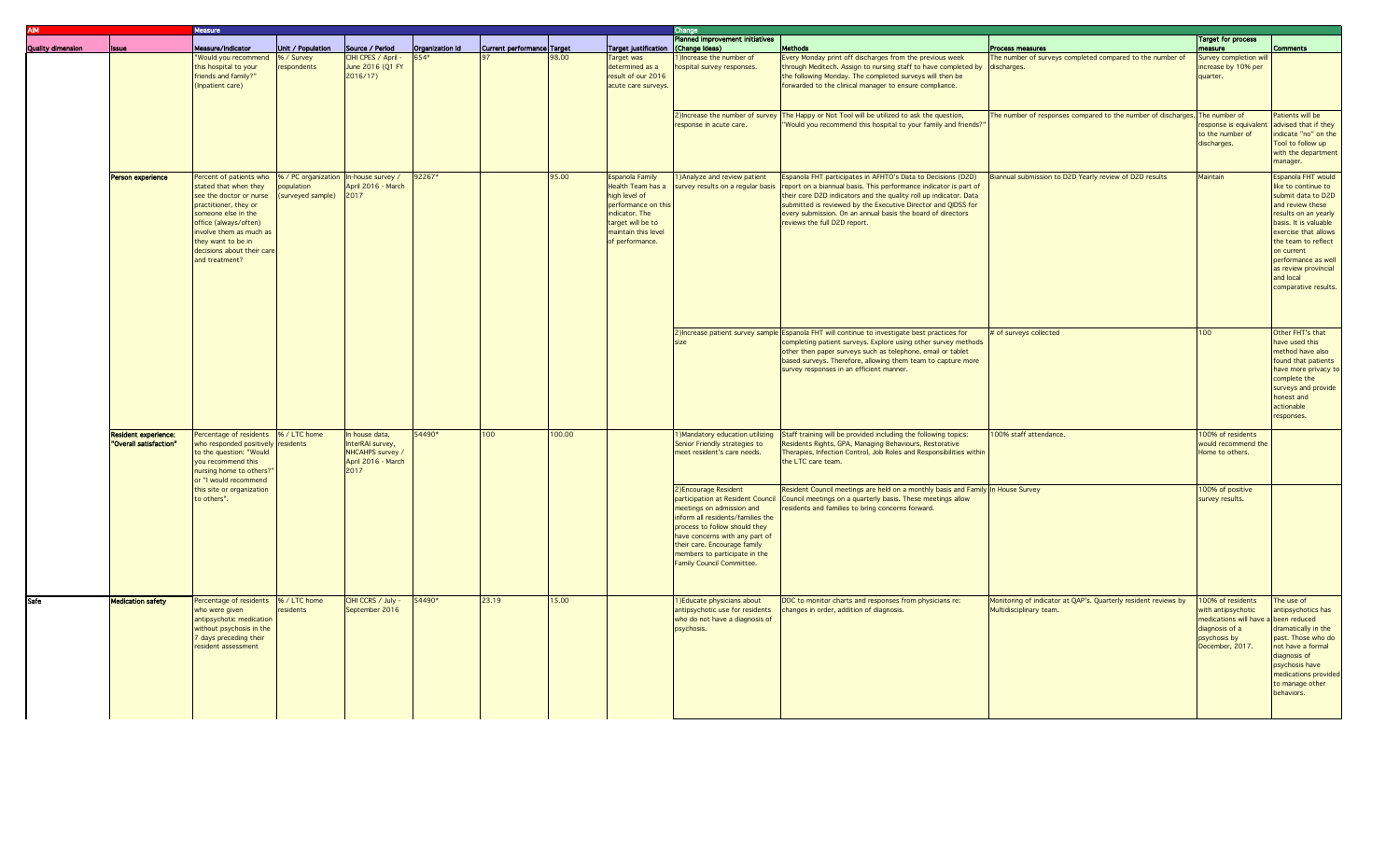|                          |                          | Vleasure                                                                                                                                                                                                                                         |                                                                                |                                                 |                 |                            |        |                                                                                                                                                                                                       | Change                                                                                                                                                                                              |                                                                                                                                                                                                                                                                                                                        |                                                                                                                                                |                                                                                                                                                         |                                                                                                                                                                                                                                                                                                                            |  |
|--------------------------|--------------------------|--------------------------------------------------------------------------------------------------------------------------------------------------------------------------------------------------------------------------------------------------|--------------------------------------------------------------------------------|-------------------------------------------------|-----------------|----------------------------|--------|-------------------------------------------------------------------------------------------------------------------------------------------------------------------------------------------------------|-----------------------------------------------------------------------------------------------------------------------------------------------------------------------------------------------------|------------------------------------------------------------------------------------------------------------------------------------------------------------------------------------------------------------------------------------------------------------------------------------------------------------------------|------------------------------------------------------------------------------------------------------------------------------------------------|---------------------------------------------------------------------------------------------------------------------------------------------------------|----------------------------------------------------------------------------------------------------------------------------------------------------------------------------------------------------------------------------------------------------------------------------------------------------------------------------|--|
| <b>Quality dimension</b> | <b>Issue</b>             | Measure/Indicator                                                                                                                                                                                                                                | Unit / Population                                                              | Source / Period                                 | Organization Id | Current performance Target |        | Target justification                                                                                                                                                                                  | Planned improvement initiatives<br>(Change Ideas)                                                                                                                                                   | <b>Methods</b>                                                                                                                                                                                                                                                                                                         | Process measures                                                                                                                               | <b>Target for process</b><br>measure                                                                                                                    | <b>Comments</b>                                                                                                                                                                                                                                                                                                            |  |
|                          |                          |                                                                                                                                                                                                                                                  |                                                                                |                                                 |                 |                            |        |                                                                                                                                                                                                       | Committee (MAC) about<br>antipsychotic use in LTC.                                                                                                                                                  | Obiscussion at Medical Advisory DOC will discuss the use of antipsychotics and the need to<br>discontinue and ask physicians if there is a documented<br>psychosis diagnosis for their residents.                                                                                                                      | Review of electronic medication administration records monthly.                                                                                | 100% of residents on<br>antipsychotics will<br>have a diagnosis of<br>psychosis by<br>December 2017.                                                    | DOC regularly<br>attends MAC and is a<br>good opportunity to<br>review the best<br>practices for<br>residents being on<br>antipsychotics. Our<br>home is able to<br>access<br>psychogeriatric<br>specialists. There are<br>two physicians who<br>have the education<br>for Care of the<br>Elderly, associated<br>with BSO. |  |
|                          | <b>Medication safety</b> | Medication reconciliation Rate per total<br>at admission: The total<br>number of patients with patients / Hospital<br>medications reconciled as admitted patients<br>a proportion of the total<br>number of patients<br>admitted to the hospital | number of admitted data / Most recent                                          | <b>Hospital collected</b><br>3 month period     | 654*            | 100                        | 100.00 | Since this indicator<br>is already at 100%<br>through our<br>admission process<br>and is monitored<br>monthly by the<br>clinical manager it i<br>imperative that<br>100% compliance is<br>maintained. | Maintain 100% compliance.                                                                                                                                                                           | Clinical manager will run monthly reports through Meditech PCS<br>program.                                                                                                                                                                                                                                             | Number of completed medication reconciliations compared to the 100%<br>number of admitted patients.                                            |                                                                                                                                                         | This is part of our<br>admission process<br>and is included in our<br>electronic admission<br>package.                                                                                                                                                                                                                     |  |
|                          |                          | Medication reconciliation Rate per total<br>at discharge: Total<br>number of discharged<br>patients for whom a Best<br>Possible Medication<br>Discharge Plan was<br>created as a proportion<br>the total number of<br>patients discharged.       | number of<br>discharged patients quarter available<br>/ Discharged<br>patients | <b>Hospital collected</b><br>data / Most recent | 654*            | 100                        | 100.00 | Since this indicator<br>is already at 100%<br>as part of our<br>discharge process i<br>is imperative that it<br>is maintained at<br>100%.                                                             | 1) Maintain 100% compliance.                                                                                                                                                                        | Clinical manager will run a monthly report through Meditech PCS<br>program.                                                                                                                                                                                                                                            | Number of completed medication reconciliations on discharge<br>compared to the number of discharges.                                           | 100%                                                                                                                                                    | This is part of our<br>discharge process<br>and is included in our<br>electronic discharge<br>package.                                                                                                                                                                                                                     |  |
|                          | Safe care                | Percentage of residents  % / LTC home<br>who developed a stage $2$ residents<br>to 4 pressure ulcer or<br>had a pressure ulcer that<br>worsened to a stage 2, 3<br>or 4 since their previous<br>resident assessment                              |                                                                                | CIHI CCRS / July -<br>September 2016            | 54490*          |                            | 1.00   |                                                                                                                                                                                                       | 1) Initiation of Microclimate<br>Manager Mattress as soon as a<br>resident is identified as having<br>potential for skin breakdown.<br>implemented at Stage 2 of ulcer   nutritional wound pathway. | resident bath. Skin assessment risk are completed on admission   DOC or resident care coordinator.<br>and quarterly thereafter.<br>2)Nutritional Wound Pathway is Staff and multidisciplinary team will know when to implement the DOC to do monthly audit of all resident charts that have an ulcer 100% of residents | Head to toe skin assessments are performed twice weekly during Monthly audits of bath assessments to ensure completion by the 100% of all skin | assessments will be<br>completed as outlined<br>above.                                                                                                  | Staff will be made<br>aware of skin<br>assessment<br>expectations during<br>orientation.<br>We are doing well<br>with this indicator.                                                                                                                                                                                      |  |
|                          |                          |                                                                                                                                                                                                                                                  |                                                                                |                                                 |                 |                            |        |                                                                                                                                                                                                       | formation.                                                                                                                                                                                          |                                                                                                                                                                                                                                                                                                                        | to determine whether or not the wound pathway has been<br>initiated.                                                                           | with stage 2-4<br>pressure ulcers will<br>have the nutritional<br>wound pathway<br>implemented.                                                         |                                                                                                                                                                                                                                                                                                                            |  |
|                          |                          | Percentage of residents  % / LTC home<br>who fell during the 30<br>days preceding their<br>resident assessment                                                                                                                                   | esidents                                                                       | CIHI CCRS / July -<br>September 2016            | 54490*          | 7.79                       | 5.00   |                                                                                                                                                                                                       | 1) Ensure appropriate use of<br>assistive devices (wheelchair,<br>walker, cane) is in use.                                                                                                          | Identify residents who use assistive devices.                                                                                                                                                                                                                                                                          | On admission and at quarterly conferences resident will be<br>assessed for use of assistive devices.                                           | 100% of residents<br>who use an assistive<br>device will have it<br>identified in their care<br>plan and assistive<br>interventions are<br>implemented. |                                                                                                                                                                                                                                                                                                                            |  |
|                          |                          |                                                                                                                                                                                                                                                  |                                                                                |                                                 |                 |                            |        |                                                                                                                                                                                                       | of falls will have application of<br>hip protectors, fall mats, fall risk<br>bracelets, electronic bed alarms<br>and personal alarms when in a<br>chair.                                            | 2) Residents who are at high risk All residents will be assessed on admission and during quarterly<br>reviews for risk of falls.                                                                                                                                                                                       | Identification of individuals at high risk via the fall risk<br>assessment and ensure this information is included in the plan of<br>care.     | 100% of high risk<br>residents are identified<br>and interventions are<br>implemented.                                                                  |                                                                                                                                                                                                                                                                                                                            |  |
|                          |                          |                                                                                                                                                                                                                                                  |                                                                                |                                                 |                 |                            |        |                                                                                                                                                                                                       | an injury.                                                                                                                                                                                          | 3) Monitor falls versus falls with   DOC to review any fall that results in an injury.                                                                                                                                                                                                                                 | DOC or resident care coordinator will review on an ad hoc basis<br>any fall that results in an injury.                                         | 100% of high risk<br>residents will have<br>interventions<br>implemented to reduce<br>$k$ of injury                                                     |                                                                                                                                                                                                                                                                                                                            |  |